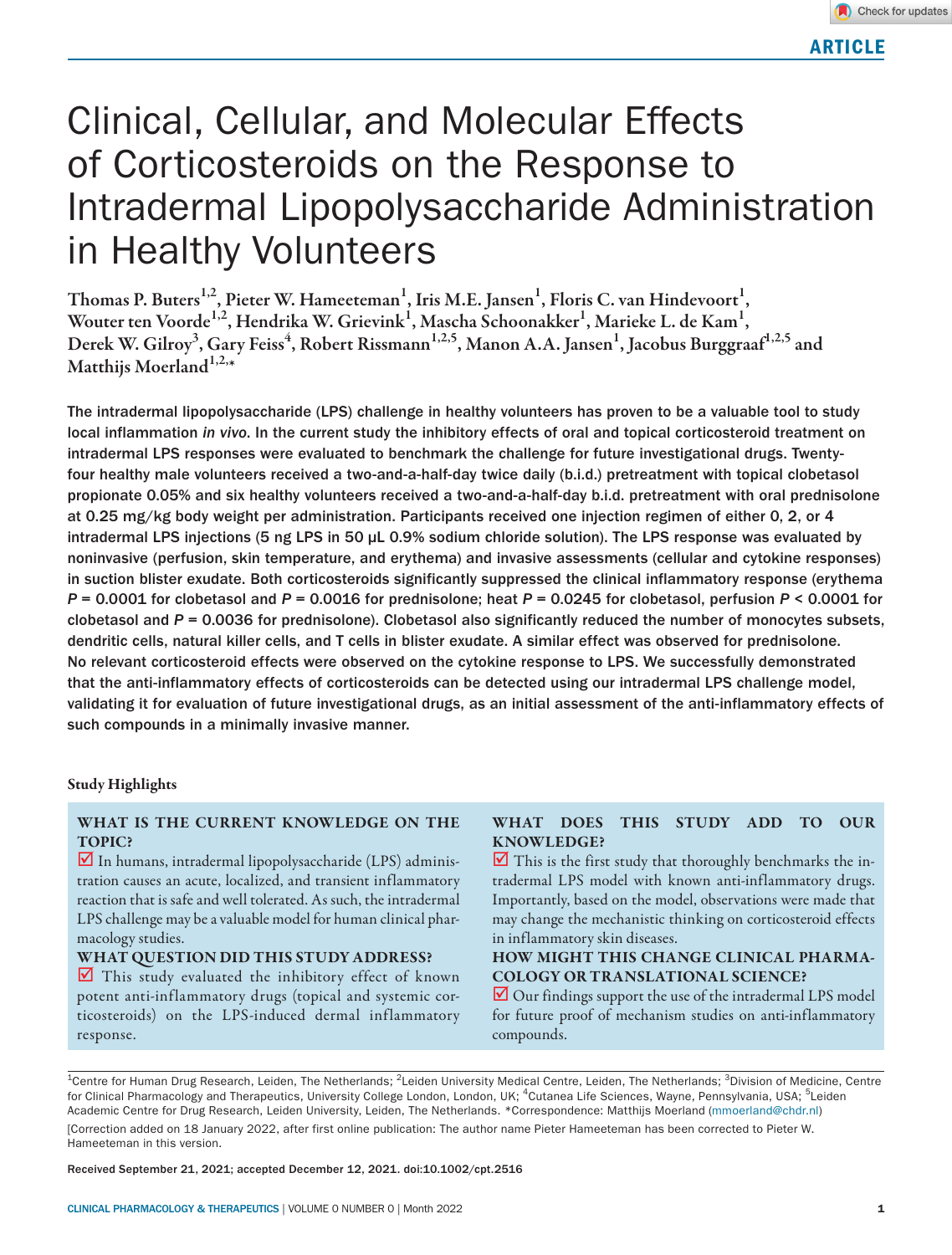One of the major hurdles in anti-inflammatory drug development is the translation of preclinical findings into early clinical studies, mainly because the huge differences in immune system between animals and humans. Further, healthy volunteers only sporadically suffer from inflammatory conditions and therefore the pharmacological target of novel investigational medicinal products are not activated or expressed. That is why commonly inflammatory challenge models are required for the evaluation of anti-inflammatory drugs in healthy volunteers. One of the best known and widely used challenge models is the intravenous lipopolysaccharide (LPS) challenge.1,2 Although intravenous LPS challenge has been proven to be valuable in clinical pharmacology and human physiology studies, it has several limitations. Firstly, intravenous LPS elicits primarily a systemic inflammatory response, meaning that the model is less suitable for measuring local effects of anti-inflammatory investigational compounds in peripheral tissues.<sup>2</sup> Though there are contributions from peripheral tissues to the systemic inflammatory response, it is difficult to assess the exact role of the microvasculature or stromal cells in the intravenous LPS challenge model. Secondly, exposure to systemic LPS leads to a prolonged state of immunological hyporesponsiveness to LPS due to innate memory which hampers the possibility of rechallenging the same individual.<sup>3,4</sup> We and others have published a local inflammatory challenge with intradermal LPS.<sup>5,6</sup> In our comprehensive characterization we showed that intradermal administration of 5 ng of LPS induces a transient local inflammatory response, characterized by an increase in local perfusion, heat, erythema, immune cell attraction, and cytokine production. $^6$  As a next step, we conducted a study evaluating the effects of corticosteroid treatment on the LPS-driven inflammatory response of the skin in heathy volunteers to validate our previously established intradermal LPS model. Corticosteroids were selected as these drugs have been used for more than 70 years as topical or oral treatment for inflammatory skin diseases. Surprisingly, systematic evaluations of the specific dermal anti-inflammatory activities of corticosteroids are not readily available in the public domain, let alone data on the effect sizes of the suppression. There is evidence that corticosteroids exert different anti-inflammatory effects in the systemic blood compartment than in peripheral tissue.<sup>7,8</sup> For our study we selected topical clobetasol propionate 0.05% and oral prednisolone, allowing a differentiation between the antiinflammatory effects of systemic and local treatment.

## MATERIALS AND METHODS

This study was conducted from October 2018 to January 2019 at the Centre for Human Drug Research (CHDR) and according to the Dutch Act on Medical Research involving Human Subjects (WMO). The study protocol was registered in the EudraCT database (number 2018-003510-41). The study protocol was approved by a Medical Ethics Committee (Stichting Beoordeling Ethiek Biomedisch Onderzoek, Assen, The Netherlands) prior to the start of the clinical phase. Participants gave written informed consent before any study-related procedures were undertaken.

#### Study design and participants

This was an open-label interventional study. In total 30 nonsmoking, healthy males (Fitzpatrick skin type I-III), aged 18 to 45 years, were

included. Participants with any immune disease or recent infection were excluded. Twenty-four (24) participants received a two-and-a-halfday twice daily (b.i.d.) pretreatment with topical clobetasol propionate 0.05% ointment on a designated area on the volar forearm prior to LPS administration (5 ng LPS in 50 µL 0.9% sodium chloride (NaCl) per injection), and 6 participants received a two-and-a-half-day b.i.d. pretreatment with oral prednisolone dosed at 0.25 mg/kg body weight per administration prior to LPS administration. On the day of LPS administration participants received the final administration of clobetasol or prednisolone. The contralateral volar forearm of the participants treated with clobetasol served as untreated control. Participants received one treatment regimen of either 0, 2, or 4 intradermal LPS injections (5 ng LPS in 50 µL 0.9% NaCL solution). See Figure 1 for a graphical display of the study design. In order to minimize any possible effects of the circadian rhythm on the response to LPS, LPS injections took place between 9:00 and 11:00 for clobetasol-treated participants, and between 9:30 and 10:00 (3 participants) and 12:20 and 12:50 (3 participants) for prednisolone treated participants.

## Skin assessments

The skin was evaluated before dosing and at 3, 6, 10, 24, and 48 hours after LPS administration. Erythema was assessed by multispectral photo analysis (Antera 3D, Miravex, Ireland), perfusion by laser speckle contrast imaging (LSCI; PeriCam PSI System, Perimed Jäfälla, Sweden), and temperature by thermography camera FLIR X6540sc (FLIR Systems Inc., Breda, The Netherlands). All skin assessments were performed in a climate-controlled room with temperature between 19 and 21 degrees Celsius. At the indicated timepoints (Table S1) a suction blister was raised over the marked injection site or untreated (baseline) area. The induction of suction blisters was performed according to the method published by Motwani et al.<sup>9</sup> The performance of a suction blister would disqualify that area for further follow-up with noninvasive measurements.

## Suction blisters

Blister fluid was collected in a V-bottom plate containing 50 μL 3% sodium citrate (Sigma, St. Louis, Missouri) in phosphate-buffered saline (PBS) (Gibco, Waltham, Massachusetts) and kept on ice. The plate was centrifuged, and supernatant was weighed to estimate the volume and then frozen at −80°C for cytokine analysis (Meso Scale Discovery, Rockville, Maryland); the following cytokines were analyzed: interleukin 1β (IL-1β), IL-6, IL-8, IL-10, interferon-γ (IFN-γ), and tumor necrosis factor (TNF). Samples below the lower limit of quantification (LLOQ) were replaced by  $0.5 \times LLOQ$ . Please refer to Table S2 for an overview of samples above LLOQ. The pellet was resuspended in RoboSep buffer (Stemcell, Vancouver, Canada). A cocktail of fluorescent antibodies for cell surface markers was added to the cells and incubated for 30 minutes on ice. Stained samples were washed with PBS and measured with a MACSQuant 10 (Miltenyi Biotec GmbH, Bergisch Gladbach, Germany). Flow cytometry data were analyzed with Flowlogic 7.1 (Inivai, Mentone, Australia). Parallel to the blister fluid, peripheral blood was collected by venepuncture in a sodium heparin vacutainer (BD, Franklin Lakes, New Jersey). One hundred microliters whole blood was treated with red blood cell lysis buffer (eBioscience, Waltham, Massachusetts) and washed with PBS and resuspended in RoboSep buffer. Staining was similar to previously mentioned blister cells. The following antibodies were used: CD4 PerCP (clone OKT4 catalog (cat) No. 317432, BioLegend, San Diego, California), CD8 BV510 (clone SK1 cat No. 344732, BioLegend), CD56 PE-Cy7 (clone MEM-188, cat No. 304628, BioLegend), CD14 BV421 (clone M5E2, cat No. 301830, BioLegend), CD16 APC-Cy7 (clone 3G8, cat No. 302018, BioLegend), CD19 FITC (clone HIB19, cat No. 302206, BioLegend), CD20 FITC (clone 2H7, cat No. 302304, BioLegend), HLA-DR PE (clone REA805, cat No. 130-111-789, Miltenyi Biotec). Cell populations were classified based on the following profile:  $SSC<sup>high</sup>HLA-DRCD16<sup>+</sup>$  neutrophils,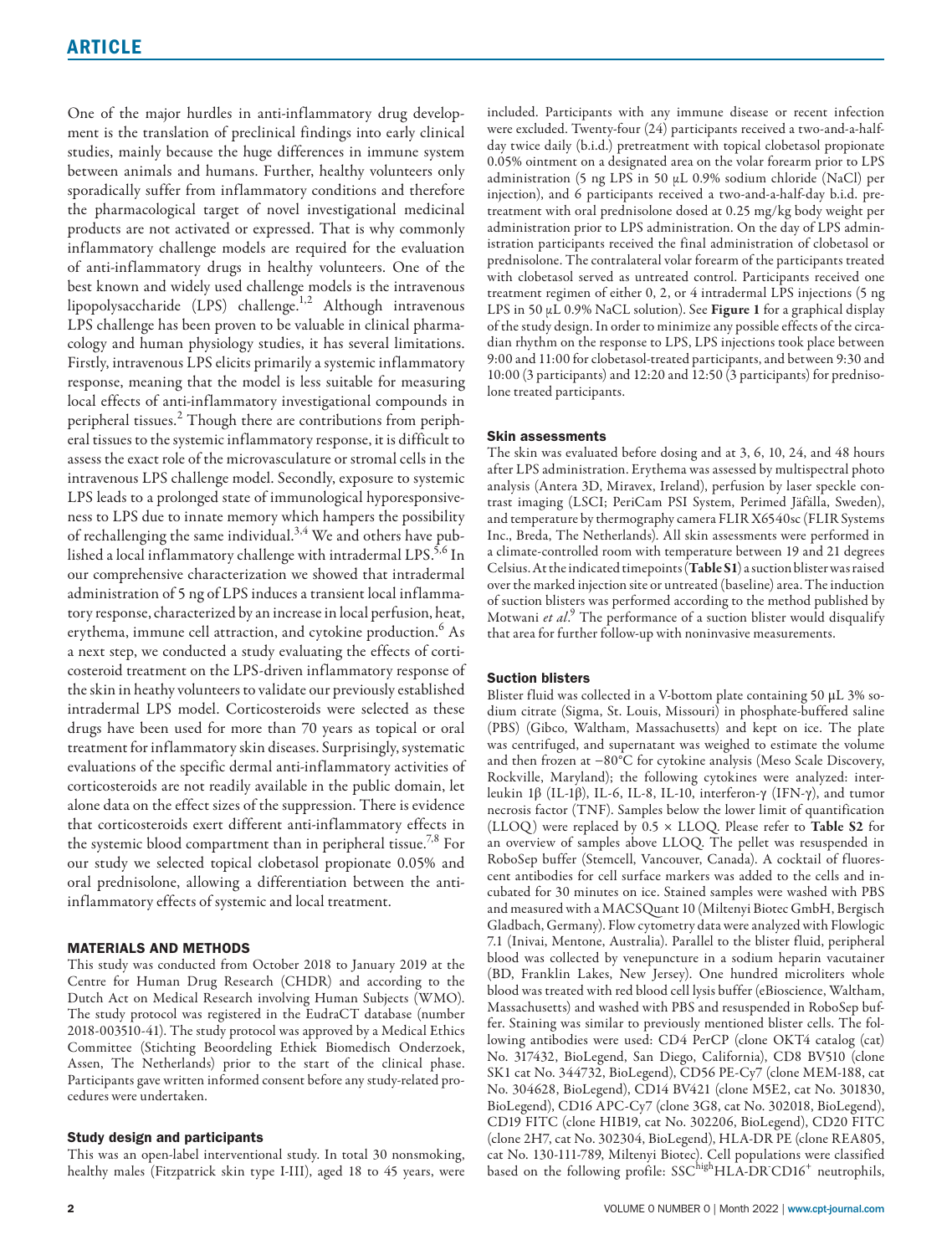

Figure 1 Graphical display of the study design. Participants were pretreated with either topical clobetasol or oral prednisolone at 0.25 mg/ kg body weight for two-and-a-half days prior to LPS administration. Follow-up took place 3, 6, 10, 24, and 48 hours after LPS administration. b.i.d., twice daily; i.d., intradermal; LPS, lipopolysaccharide.

HLA-DR<sup>+</sup>CD14<sup>+</sup>CD16<sup>-</sup> classical monocytes, HLA-DR<sup>+</sup>CD14<sup>+</sup>CD16<sup>+</sup> intermediate monocytes, HLA-DR<sup>+</sup>CD14<sup>-</sup>CD16<sup>+</sup> nonclassical monocytes, HLA-DR<sup>+</sup>CD14 CD16<sup>-</sup> dendritic cells, HLA-DR<sup>-</sup>CD56<sup>+</sup> NK Cells, HLA-DR<sup>CD3+</sup> T cells, and HLA-DR<sup>+</sup>CD19<sup>+</sup>CD20<sup>+</sup> B cells. An overview of the gating strategy can be found in Figure S1.

## **Statistics**

Repeatedly measured end points were analyzed with a mixed model of variance with fixed factors treatment, time after LPS, and treatment by time after LPS, and random factor subject. If applicable (nonblister parameters) the baseline value (prior to LPS administration) was used as covariate. The following contrasts were calculated within the models: clobetasol propionate vs. untreated control (crossover), and prednisolone vs. untreated control (parallel). All calculations were performed using SAS for windows V9.4 (SAS Institute, Inc., Cary, NC). Outcomes were not adjusted for multiple testing due to the exploratory nature of this study.

## RESULTS

## Topical and systemic corticosteroids suppress the clinical response to intradermal LPS injection

To investigate whether two potent anti-inflammatory corticosteroids (oral prednisolone and topical clobetasol propionate) are able to suppress the inflammatory response to intradermal LPS (Figure 2), participants received either a two-and-a-halfday pretreatment with b.i.d. oral prednisolone at 0.25 mg/kg per dose or b.i.d. topical application of clobetasol propionate 0.05% at a designated skin area. All treatments were administered under supervision at the clinical research unit, guaranteeing treatment compliance. Prednisolone treatment resulted in a statistically significant reduction of the LPS-driven inflammatory response from baseline through 48 hours (erythema 95% confidence interval (CI): −0.10, −0.03; temperature 95% CI: −0.37, 0.02); perfusion 95% CI: −19.22, −4.10) when compared

CLINICAL PHARMACOLOGY & THERAPEUTICS | VOLUME 0 NUMBER 0 | Month 2022 3

with LPS injection on untreated skin ("control"), (Figure 3a-c). In addition, clobetasol treatment also statistically significant reduced the LPS-driven inflammatory response of the skin from baseline through 48 hours (erythema 95% CI: −0.10, −0.03; temperature 95% CI: −0.18, −0.01; perfusion 95% CI: −10.46, −3.71), compared with control), albeit the reduction was less pronounced when compared with prednisolone (Figure 3a–c). Table 1 provides an overview of the statistical analysis of skin temperature, perfusion, and erythema.

## Topical and systemic corticosteroids reduce LPS-driven immune cell infiltration

We have previously shown that the cellular response to intradermal LPS can be successfully studied using suction blisters. In this study, suction blisters were induced at the indicated timepoints according to Table S1. On average, each blister contained  $\sim$  20 to 40 microliters of blister fluid (data not shown). An overview of the different subsets characterized by flow cytometry is shown in Table S3. In the absence of corticosteroid treatment, LPS administration led to a rapid influx of neutrophils (SSC<sup>high</sup>HLA-DR<sup>-</sup>CD16<sup>+</sup>) 6 hours after LPS administration (Figure 4a), which declined to almost baseline levels at 48 hours. CD14<sup>+</sup>CD16<sup>-</sup> mononuclear phagocytes ("classical monocytes") and CD14+CD16+ mononuclear phagocytes ("intermediate monocytes") peaked at 24 hours (Figure  $4b,c$ ), followed by CD14<sup>-</sup>CD16<sup>+</sup> mononuclear phagocytes ("nonclassical monocytes") and dendritic cells (HLA-DR<sup>+</sup>CD14<sup>-</sup>CD16<sup>-</sup>) which were already present at 24 hours but peaked 48 hours after LPS administration (Figure 4d,e). NK-cell (HLA-DR<sup>CD56+</sup>) and T-cell (HLA-DR<sup>CD3+</sup>) influx was highest 24 hours after LPS but remained relatively high 48 hours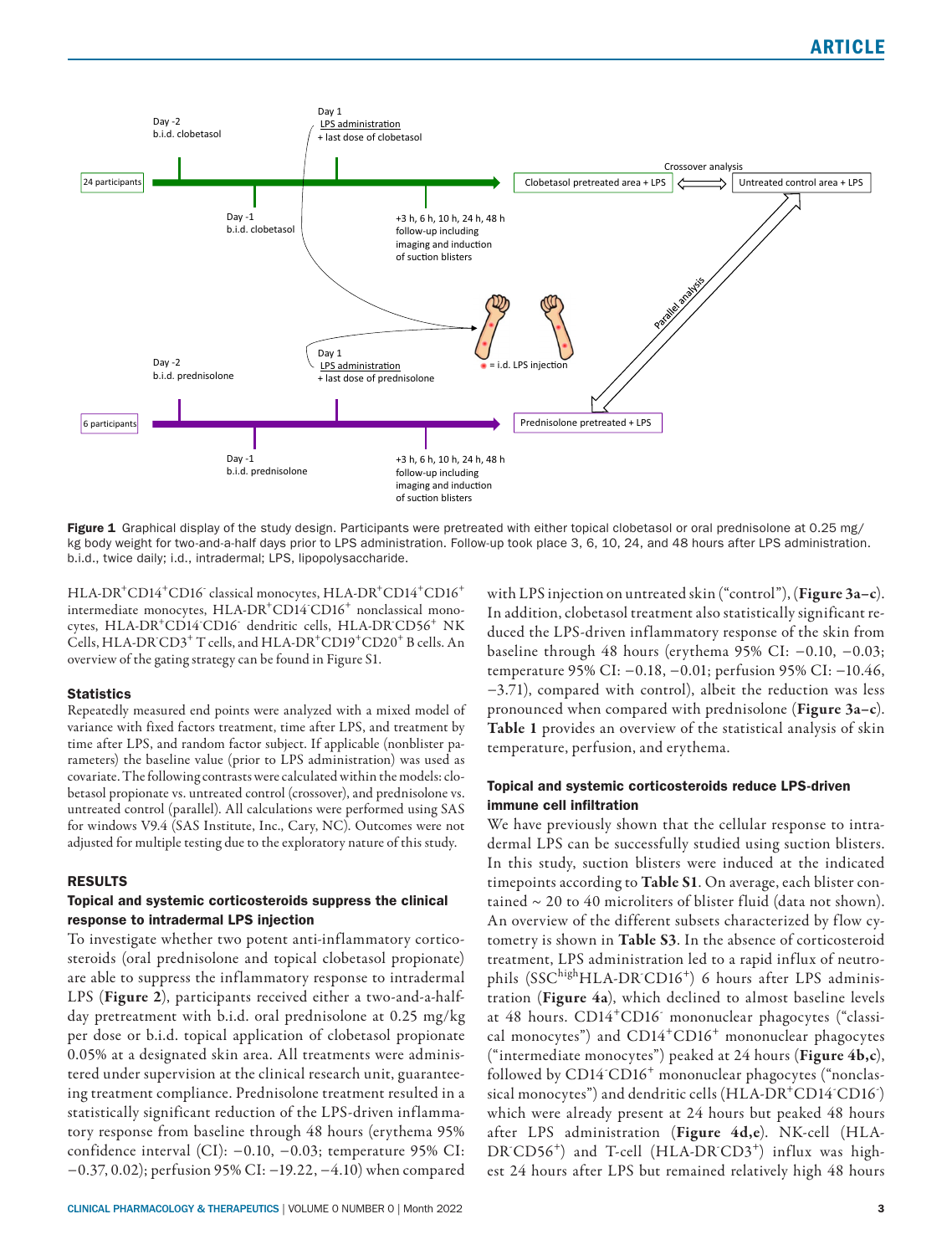

Figure 2 Representative images of skin temperature, erythema, and perfusion analysis 24 hours after intradermal LPS administration. Skin temperature was analyzed by thermography camera (FLIR X6540sc). Skin erythema was analyzed by multispectral photo analysis (Antera 3D). Skin perfusion was analyzed by laser speckle contrast imaging (PeriCam PSI System). LPS, lipopolysaccharide.

after LPS (Figure 4f,g). LPS did not cause a significant B-cell (HLA-DR<sup>+</sup>CD19<sup>+</sup>CD20<sup>+</sup>) response (Figure 4h). Pretreatment with clobetasol significantly suppressed the influx of all studied inflammatory cells (Figure 4b–g) except for neutrophils (Figure 4a) and B cells (Figure 4h). Prednisolone showed a comparable anti-inflammatory effect, although not statistically significant, most likely because of a lack of power due to the parallel statistical analysis (compared with crossover statistical analysis for clobetasol) and fewer participants. The neutrophil influx was unaffected by prednisolone treatment (Figure 4a). Prednisolone pretreatment led to a statistically significant increase ( $P < 0.0001$ ), in contrast to other immune cell subsets, in amount of B cells found in the blister exudate (Figure 4h). B cells were already present in high levels at baseline and were not affected by LPS administration. It is unknown whether there is a true physiological basis behind the B-cell influx.

# Topical or systemic corticosteroids do not affect LPS-driven cytokine responses

In addition to the dermal cellular immune response, cytokine levels were measured in blister exudate. LPS administration drove a strong cytokine response, detectable 6 hours after LPS administration, consisting of IL-1β, IL-6, IL-8, IL-10, IFN-γ, and TNF (**Figure 5a–f**). At 48 hours after LPS administration, cytokine levels were back at baseline levels (Figure 5a–f). Clobetasol and prednisolone pretreatment did not substantially alter the cytokine response to LPS administration (Figure 5a–f). No statistical analysis was performed for the contrast between control, clobetasol, and prednisolone due to the large number of samples with cytokine levels below the LLOQ, at baseline, and at the 24 and 48 hour timepoints. A visual inspection of the data suggests that prednisolone and clobetasol suppressed the IFN-γ response to LPS (Figure 5e), whereas clobetasol caused a trend toward an increase in IL-1β and IL-6 response to LPS (**Figure 5a–b**).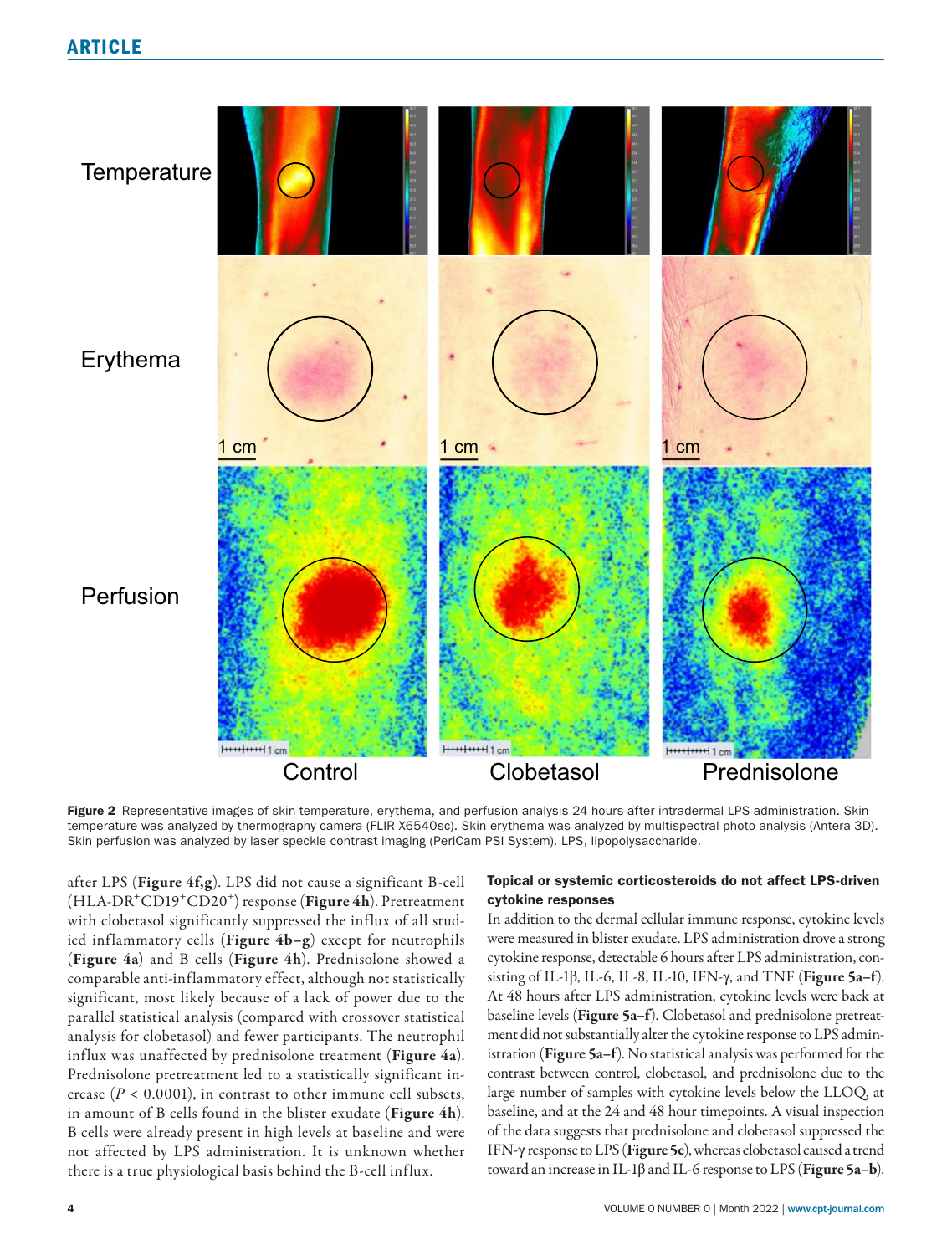

Figure 3 Topical clobetasol or oral prednisolone successfully reduced the inflammatory response to intradermal LPS. The inflammatory response was analyzed by quantifying (a) temperature, (b) skin blood perfusion, and (c) skin erythema. All data are presented as mean  $\pm$  SD. Because the induction of a suction blister disqualified the area for further follow-up, the sample size decreased over time. The sample size was as follows: baseline, 24 measurements; 3 hours, 18 measurements; 6 hours, 18 measurements; 10 hours, 12 measurements; 24 hours, 12 measurements; and 48 hours, 6 measurements. AU, arbitrary units; CFB, change from baseline; LPS, lipopolysaccharide.

|  |  |  |  | Table 1 Overview of the statistical analysis of skin temperature, perfusion, and erythema |  |
|--|--|--|--|-------------------------------------------------------------------------------------------|--|
|  |  |  |  |                                                                                           |  |

|                                                    | Control | Clobetasol                    | Prednisolone                  |
|----------------------------------------------------|---------|-------------------------------|-------------------------------|
| Skin temperature estimated mean (°C)               | 0.41    | 0.31                          | 0.23                          |
| Estimated difference and (95% confidence interval) |         | $-0.10$ ( $-0.18$ , $-0.01$ ) | $-0.18$ ( $-0.37$ , 0.02)     |
| P value                                            |         | $P = 0.0245$                  | $P = 0.0688$                  |
| Skin blood perfusion estimated mean (AU)           | 26.72   | 19.23                         | 14.71                         |
| Estimated difference and (95% confidence interval) |         | $-7.09(-10.46, -3.71)$        | $-11.66(-19.22, -4.10)$       |
| P value                                            |         | P < 0.0001                    | $P = 0.0036$                  |
| Skin erythema estimated mean (AU)                  | 1.01    | 0.95                          | 0.87                          |
| Estimated difference and (95% confidence interval) |         | $-0.07$ ( $-0.10, -0.03$ )    | $-0.14$ ( $-0.23$ , $-0.06$ ) |
| P value                                            |         | $P = 0.0001$                  | $P = 0.0016$                  |

AU, arbitrary units; —, not applicable.

# **DISCUSSION**

The aim of this study was to validate our previously established intradermal LPS model with the known anti-inflammatory corticosteroids administered as topical clobetasol propionate 0.05% ointment and oral prednisolone, and to provide mechanistic insights into the local mode of action of both corticosteroids. Both antiinflammatory drugs suppressed the objectified clinical response to LPS in terms of local skin temperature, perfusion, and erythema. A power calculation was performed which showed that in a parallel study design a sample size of eight participants per treatment group with five post-LPS measurements would provide 80% power for a minimum detectable effect size of 11.6 arbitrary units (AU) for LSCI. Likewise, a sample size of 12 would provide 80% power for a minimum detectable effect size of 9.2 AU. The maximum LPS response was  $40.9 \text{ AU} \pm 15.1 \text{ (mean and SD)}$  as measured by LSCI and occurred at 24 hours after injection. The LPS-induced clinical response is likely partially mediated through inducible nitric oxide synthase (iNOS) leading to nitric oxide production and subsequent dermal vasodilation.10,11 Corticosteroids are known inhibitors of iNOS,12 and Faurschou *et al*. demonstrated in a clinical trial that topical corticosteroids reduce iNOS-mediated vasodilation.<sup>13,14</sup>

Both glucocorticoids also inhibited the dermal inflammatory cell influx in response to LPS, measured in suction blister fluid: the attraction of monocytes, dendritic cells, NK cells, and T cells was suppressed under corticosteroid treatment. Interestingly, the neutrophil influx remained unaffected by topical or systemic glucocorticoid pretreatment. Glucocorticoids exert both pro-inflammatory and anti-inflammatory effects on neutrophils which, as summarized by Ronchetti *et al*., can sometimes seem contradictory.15 Glucocorticoids enhance the mobilization of neutrophils from the bone marrow into the circulation, and reduce the expression of adhesion molecules such as L-selectin (CD62L) on neutrophils and adhesion molecules such as ICAM-1 on the endothelium.15,16 The net result is neutrophilia which was also present at baseline in our participants receiving prednisolone (data not shown). In line with this, glucocorticoids may impair the capacity of neutrophils to extravasate into inflamed tissue, $^7$  but in the present study the recruitment of neutrophils was unaffected (Figure 4a). Neutrophils, as we have already shown during the earlier characterization of the intradermal LPS model, are the first cells to arrive in response to LPS,<sup>5,6</sup> and it is known that neutrophils play a central role in orchestrating the acute immune response.17 The fact that we did not observe a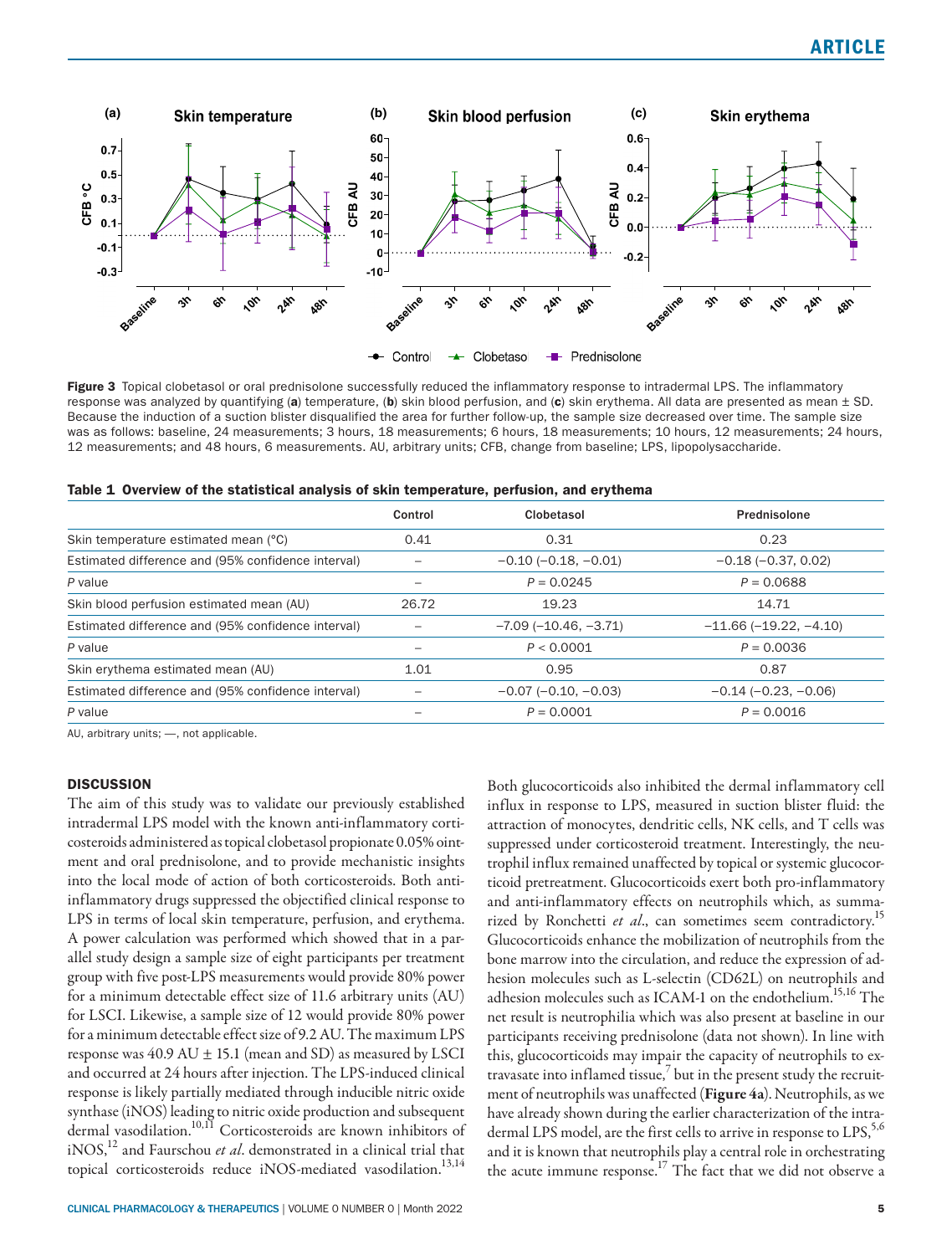

Figure 4 Topical and systemic corticosteroids reduced the LPS-driven immune cell infiltration. (a) Neutrophils (b) Classical monocytes (c) Intermediate monocytes (d) Nonclassical monocytes (e) Dendritic cells (f) Natural killer cells (g) T cells (h) B cells. Immune cells were quantified in blister exudate by flow cytometry at different timepoints after LPS administration. Data are presented as mean  $\pm$  SEM. \**P* < 0.05, \*\**P* = 0.001, and \*\*\**P* < 0.0001. Prednisolone showed a comparable anti-inflammatory effect, although not statistically significant, likely because of a lack of power due to the parallel analysis and fewer participants than clobetasol vs. control. LPS, lipopolysaccharide; NK, natural killer.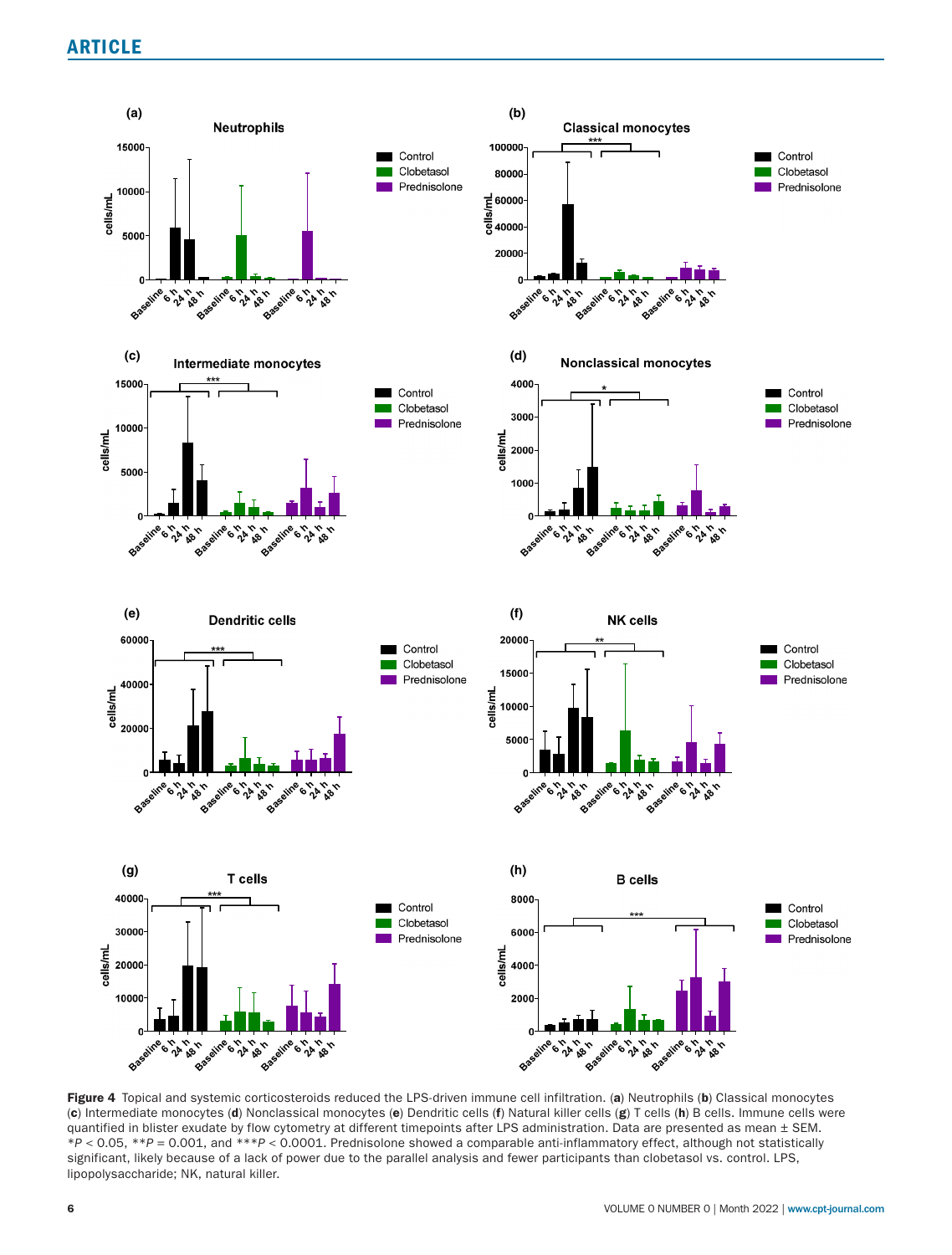

Figure 5 Topical and systemic corticosteroids do not affect the LPS-driven cytokine responses. (a) IL-1β (b) IL-6 (c) IL-8 (d) IL-10 (e) IFN-γ (f) TNF. Cytokine concentrations in blister exudate were analyzed by MSD. Data are presented as mean ± SD. IL, interleukin; IFN-γ, interferon-γ; MSD, meso scale discovery; TNF, tumor necrosis factor.

reduction in neutrophil infiltration but did observe a reduction of all other immune cell subsets gave rise to our hypothesis that corticosteroid pretreatment did not affect the capacity of stromal cells and local immune cells to initiate neutrophil attraction but did lead to a reduced capacity of arriving neutrophils to further drive the acute immune response. A future study should focus not only on neutrophil recruitment and cell count but also investigate neutrophil function and activation status at the site of inflammation. Another finding was that pretreatment with clobetasol or prednisolone did not result in an obvious reduction in the LPS-induced cytokine response (Figure 5). One could argue that the absence of such an inhibiting effect may relate to sample timing. The earliest blister assessment was made at 6 hours after LPS, which in theory may have been too late to cover the acute neutrophil response. We did not include an earlier timepoint that possibly could have shown a reduced response, or that could have shown a delay in peak response, whereas the clinical outcome measures (skin temperature, skin perfusion, and erythema) show a corticosteroid effect as early as 3 hours after LPS injection. However, our findings are supported by the work of Bartko *et al*., who observed that dexamethasone suppressed the systemic response to instilled LPS but was unable to significantly suppress the local release of IL-6, IL-8, and TNF in humans.<sup>8</sup> Another possible explanation could be that due to the small blister volume and low cytokine concentrations, results are more likely to fall below the detection limit, which makes it difficult to observe subtle changes between treatment and control. Our data demonstrate that attracted monocytes and lymphocytes are probably minor contributors to the local cytokine response, and